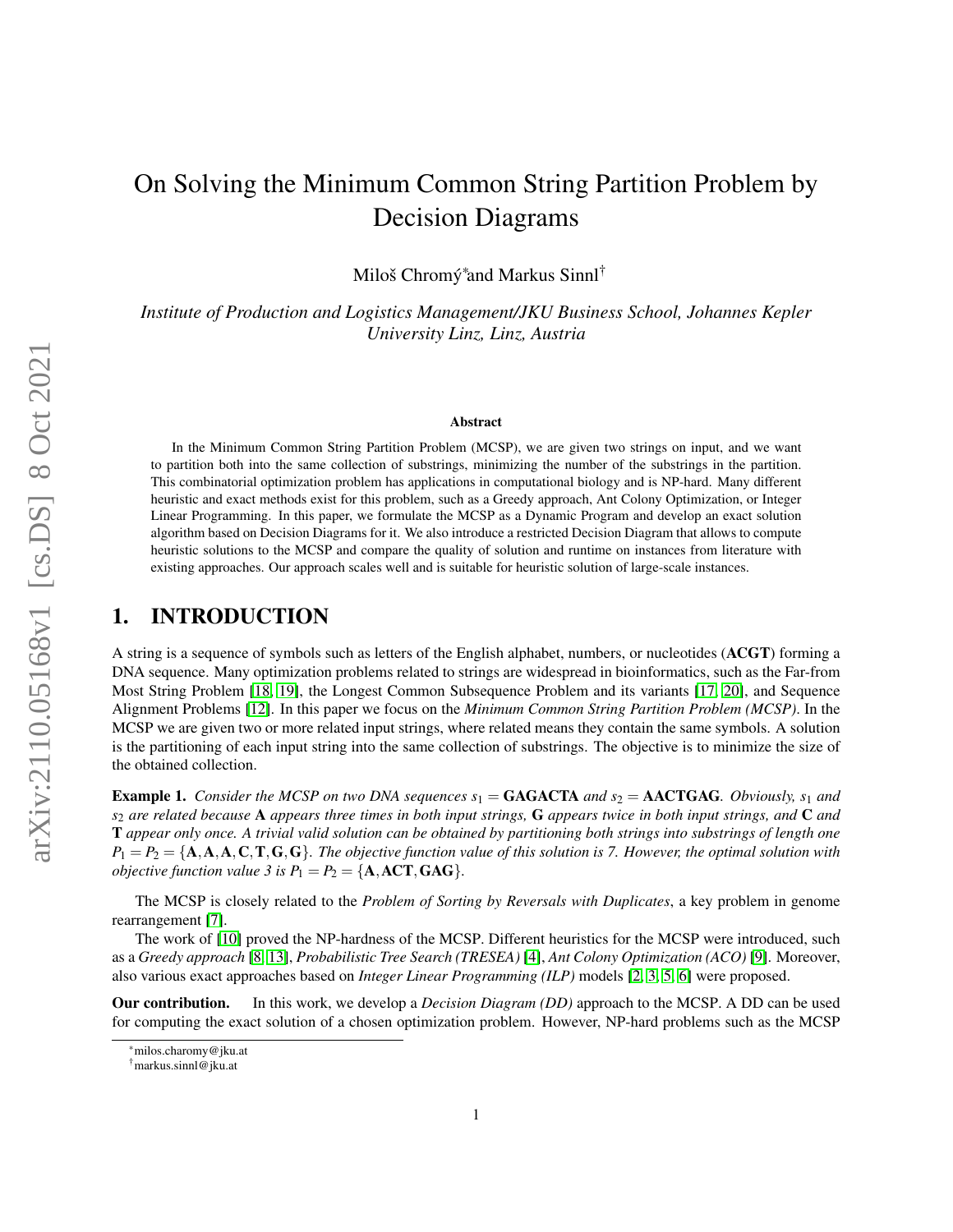could have an exponentially large DD representation. By *relaxing* and *restricting* DDs, lower and upper bounds for the objective function value of a optimization problem can be obtained [\[1\]](#page-10-3). Such DD approaches were already used for various combinatorial problems such as Graph Coloring, Maximal Independent Set, MaxSAT [\[1,](#page-10-3) [22\]](#page-11-12), and various sequence and string problems such as Repetition-Free Longest Common Subsequence [\[14\]](#page-11-13), Multiple Sequence Alignment [\[16\]](#page-11-14), or Constraint-Based Sequential Patter Mining [\[15\]](#page-11-15). DDs are also suitable for a hybrid approach with ILP solvers combined using Machine Learning methods [\[11,](#page-11-16) [21\]](#page-11-17).

This paper introduces an exact and a restricted DD for the MCSP. We compare their performance for solving the MCSP with existing results achieved by ACO, TRESEA, and ILP models on the dataset used in [\[3\]](#page-10-2), [\[4,](#page-10-0) [5\]](#page-11-10) and [\[9\]](#page-11-9).

Our goal is to motivate further research by comparing the DD approach with existing heuristic approaches for the MCSP. We show that our restricted DD allows computation of better objective function values than ACO [\[9\]](#page-11-9) for most instances, and better objective function values than TRESEA [\[4\]](#page-10-0) for large instances. Moreover, we show that our restricted DD approach is much faster than any of the currently applied methods (ACO, TRESEA, ILP [\[3,](#page-10-2) [4,](#page-10-0) [5,](#page-11-10) [6,](#page-11-11) [9\]](#page-11-9)).

#### Outline of the paper.

The paper is organized as follows. In the Section [2,](#page-1-0) we go through basic definitions used in the paper. In Section [3,](#page-2-0) we introduce a *Dynamic Program (DP)* formulation of the MCSP. This formulation allows us to define exact and restricted DDs for the MCSP, which we also do in this section. We describe the main implementation details in the Section [3.](#page-2-0) In Section [4,](#page-5-0) we present our experimental results, and in the last Section [5,](#page-9-0) we summarize the results and set up goals for future research.

# <span id="page-1-0"></span>2. DEFINITIONS

First, we define a notion of a Minimization Problem, the Dynamic Program and Decision Diagram for a Minimization Problem, following the definitions given in [\[1,](#page-10-3) [21\]](#page-11-17). Finally, we also formally define the Minimum Common String Partition Problem.

#### 2.1 Minimization Problem

We consider the Boolean *Minimization Problem P* over *n* Boolean variables, where we try to minimize the function value  $f(x)$  according to the constraints  $C_i(x)$ ,  $i = 1, ..., m$  and  $x \in \{0, 1\}^n$ . Constraints  $C_i(x)$  state an arbitrary relation between two or more variables. A *feasible solution* to *P* is an assignment  $x \in \{0,1\}^n$  satisfying all constraint  $C_i(x)$ ,  $i = 1, \ldots, m$ . The set  $Sol(P)$  is the set of all feasible solutions to *P*. A feasible solution  $x^* \in Sol(P)$  is *optimal* for *P* if  $f(x^*) \le f(x)$  for all  $x \in Sol(P)$ . The set  $Opt(P)$  is the set of all optimal solutions of problem *P*.

#### 2.2 Dynamic Program

A *Dynamic Program (DP)* for a given problem *P* with *n* Boolean variables consists of a state space *S* with  $n+1$  stages, a partial transition function  $t_j$ , and a transition cost function  $h_j$ .

- The *state space S* is partitioned into sets for each of the  $n+1$  stages; i.e., *S* is the union of the sets  $S_0, \ldots, S_n$ , where  $S_0$  contains only the *root state*  $\hat{r}$ , and  $S_n$  contains only the *terminal state*  $\hat{t}$ .
- The partial *transition functions t<sup>j</sup>* defines how the decisions govern the transition between states. Note that this functions is not necessarily defined for each state and decision, however each state has defined a transition for at least one decision.
- The *transition cost functions*  $h_j$  is defined for each transition defined by  $t_j$  and gives the cost for taking this transition. To account for objective function constants, we also consider a *root value v<sup>r</sup>* which is constant that will be added to the transition costs directed out of the root state.

The DP formulation has variables

$$
(s,x) = (\hat{r} = s^0, \ldots, s^n = \hat{r}, x_0, \ldots, x_{n-1}).
$$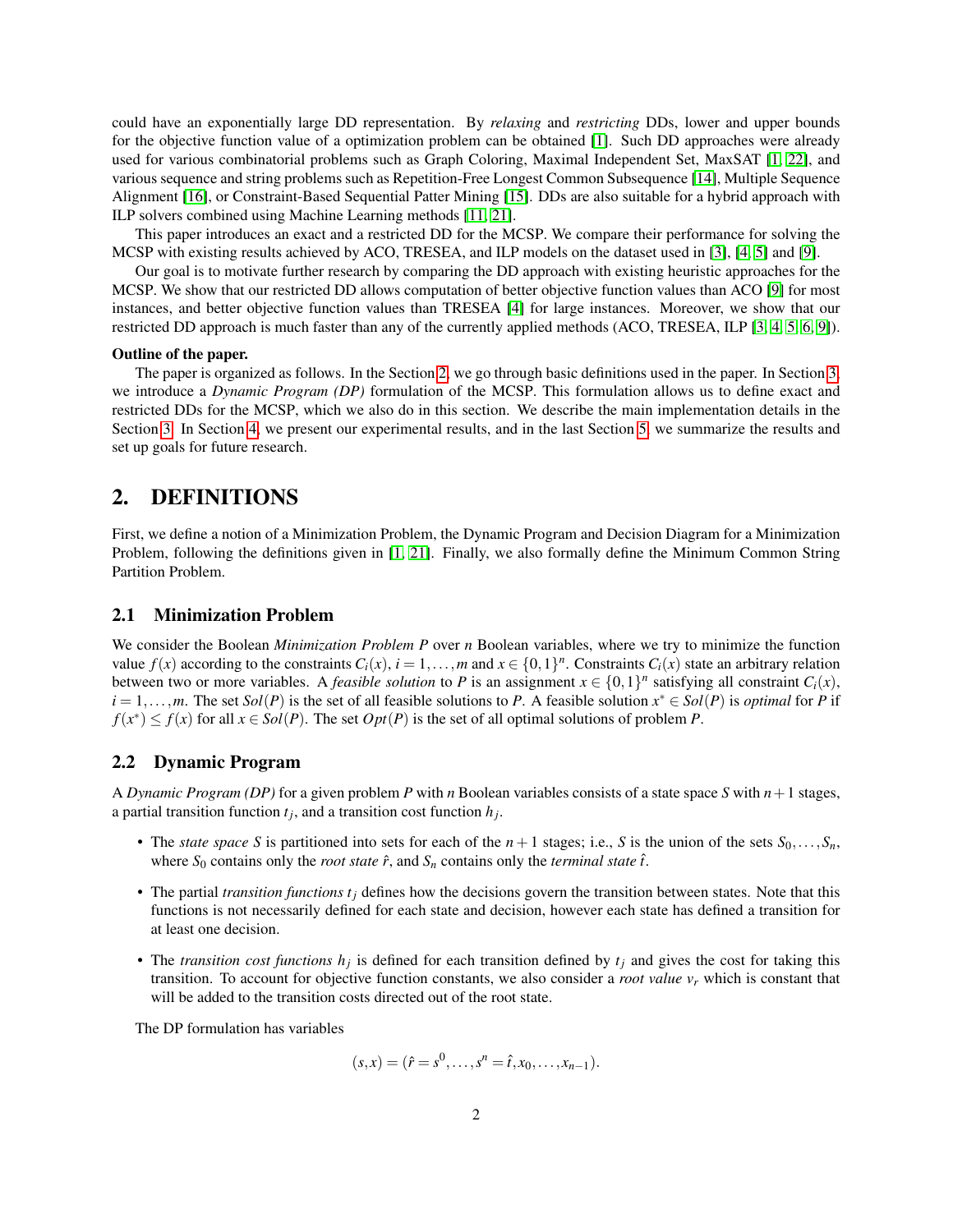The objective function value we try to minimize is

$$
\hat{f} = v_r + \sum_{j=0}^{n-1} h_j(s^j, x_j)
$$

with

$$
s^{j+1} = t_j(s^j, x_j) \quad s^j \in S_j, j = 0, \dots, n-1
$$

for a defined transition function *t<sup>j</sup>* .

This formulation is *valid* for a problem *P* if, for every  $x \in Sol(P)$  there is an  $s \in S_0 \times S_1 \times \ldots \times S_n$  such that  $(s, x)$ is feasible and  $\hat{f}(s, x) = f(x)$ .

#### 2.3 Decision Diagrams

A *Decision Diagram (DD)*  $D = (U, A, h)$  is a arc-weighted layered directed acyclic multigraph with node set U, arc set *A*, weight function  $h : A \to \mathbb{R}$ , and arc labels 0 and 1. The node set is partitioned into layers  $L_0, \ldots, L_n$ , where layer  $L_0$  contains only root node *r* and  $L_n$  contains only terminal **T**. The *width* of the layer is the number of the nodes it contains. We also consider a weight  $v_r \in \mathbb{R}$  of the root node *r* for problem specific constants. Each node on layer  $L_j$  is associated with a Boolean variable  $x_j$ . Each arc  $a \in A$  is directed from a node  $n_j \in L_j$  to a node  $n_{j+1}$  in the next layer  $L_{j+1}$  and has a label 0 for a 0-arc or 1 for 1-arc that represents assignment a value 0 or 1 to a variable  $x_j$ . The node  $n_j$ [ $x_j$  = 0] denotes the endnode of the 0-arc with a start node  $n_j$ , and the node  $n_j$ [ $x_j$  = 1] denotes the endnode of 1-arc with a start node  $n_j$ . Every arc-specified path  $p = (a^0, a^1, \ldots, a^{n-1})$  from *r* to **T** encodes an assignment to the variables  $x_0, \ldots, x_{n-1}$ , namely  $x_j = a^j$ ,  $j = 0, \ldots, n-1$ . The weight of such path is  $h(p) = v_r + \sum_{j=0}^{n-1} h(a^j)$ . The set of r-**T** paths of *D* represents the set of assignments *Sol*(*D*). The set of all minimum weighted *r*-T paths of *D* represents the set of optimal assignments *Opt*(*D*).

A DD *D* is *exact* for problem *P* if  $Sol(D) = Sol(P)$ . The benefit of using exact DDs for representing solutions is that equivalent nodes, i.e. nodes with the same set of completions, can be merged. A DD is called *reduced* if no two nodes in a layer are equivalent. A key property is that for a given fixed variable ordering, there exists a unique reduced DD. Nonetheless, even reduced DDs may be exponentially large to represent all solutions for a given problem.

A DD *D* is *restricted* for problem *P* if  $Sol(D) \subseteq Sol(P)$  and  $h(x_D^*) \ge f(x_P^*)$  for  $x_D^* \in Opt(D)$  and  $x_P^* \in Opt(P)$ . Such a restricted DD can give us a heuristic solution of a minimization problem *P* in short computing time and with manageable memory requirements.

#### 2.4 Minimum Common String Partition Problem

An *alphabet*  $\Sigma = \{a_1, a_2, \ldots, a_{|\Sigma|}\}$  is a finite set of *symbols*. A *string s* is a finite sequence of symbols from  $\Sigma$ . The *length n* of a string *s* is the number of symbols contained in *s*. A *substring*  $s[i : j]$ ,  $0 \le i \le j \le n$  denotes a substring of *s* consisting of symbols of *s* starting at index *i* and ending on index *j* − 1. The term 1*<sup>k</sup>* (0*k* ) denotes a string of *k* repeating ones (zeroes).

Two strings *s*1,*s*<sup>2</sup> are *related* iff each symbol appears the same number of times in each of them. A valid solution to the MCSP is a partitioning of  $s_1$  and  $s_2$  into multisets  $P_1$  and  $P_2$  of non-overlapping substrings, such that  $P_1 = P_2$ . The value of the solution to the MCSP is the size of partitioning  $|P_1| = |P_2|$  and the goal is to find a solution with the minimal value.

# <span id="page-2-0"></span>3. MODELING THE MINIMUM COMMON STRING PARTITION PROB-LEM AS DECISION DIAGRAM

First, we describe the DP formulation of the MCSP. We then use the DP formulation to describe the exact DD formulation of the MCSP. Lastly we describe a restricted DD for the MCSP.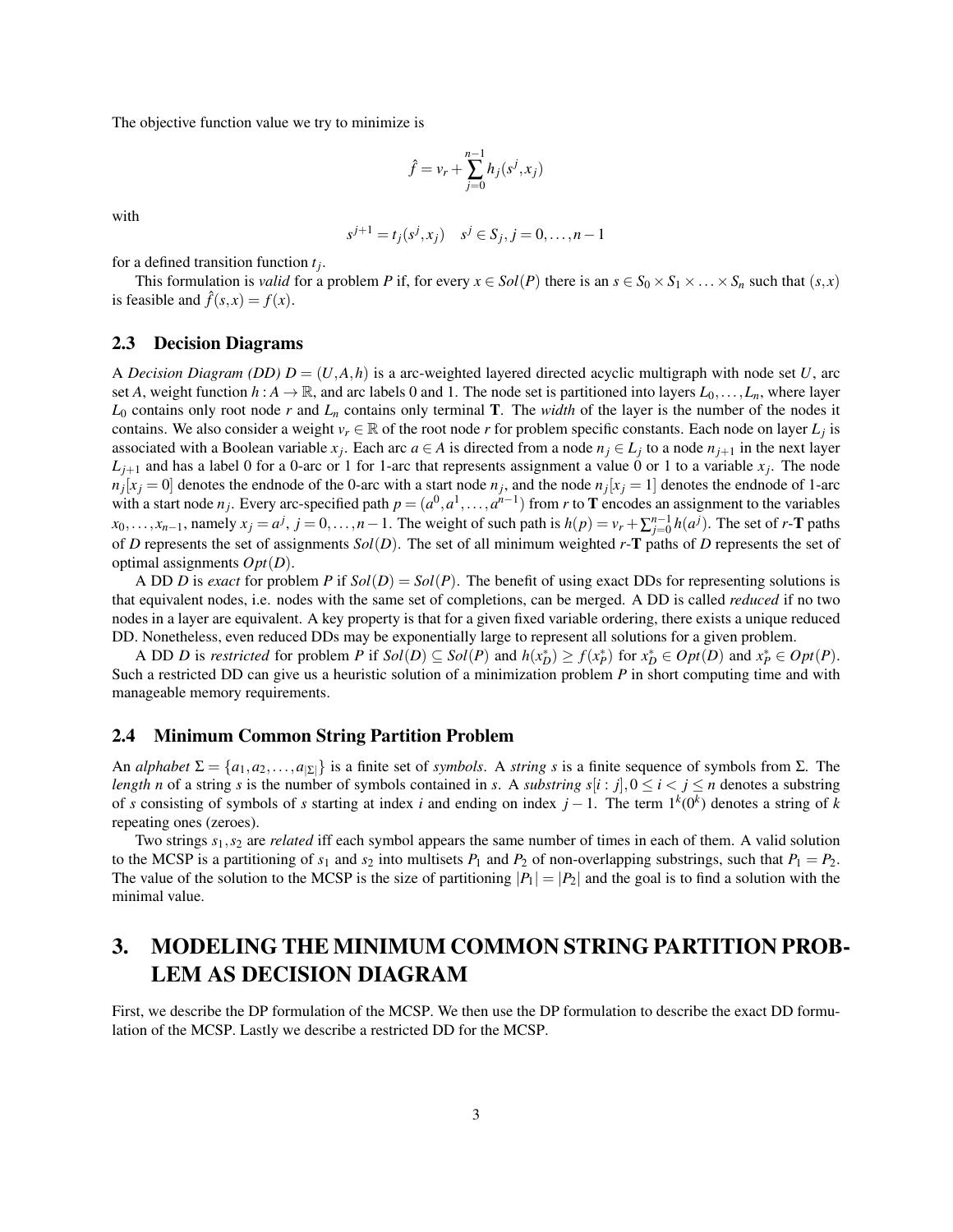#### <span id="page-3-0"></span>3.1 MCSP as a Dynamic Program

Consider the MCSP on two related strings  $s_1, s_2$  of length *n*. A *block b<sub>i</sub>* is a tuple  $(k_i^1, k_i^2, t_i)$  such that  $k_i^1, k_i^2 \in \{0, ..., n-1\}$  $t_i$ ,  $t_i \in \{1, ..., n\}$  and substrings  $s_1[k_i^1 : k_i^1 + t_i]$  and  $s_2[k_i^2 : k_i^2 + t_i]$  are equal, i.e. contain same symbols in same order. Two blocks *b<sup>i</sup>* , *b<sup>j</sup> overlap* if at least one of following holds

1.  $k_i^1 - t_j < k_j^1 < k_i^1 + t_i$  or

2. 
$$
k_i^2 - t_j < k_j^2 < k_i^2 + t_i
$$
.

This means, that both  $b_i$  and  $b_j$  are associated with at least one same position  $\ell = \{1, \ldots, n\}$  in the input strings  $s_1$  and *s*2. Otherwise the blocks do *not overlap*.

**Example 2.** *Consider the MCSP on two DNA sequences*  $s_1 = \widehat{GAGACTA}$  *and*  $s_2 = \widehat{AACTGAG}$  *as in Example [1.](#page-0-0) We consider blocks*  $b_i = (2,5,2)$  *associated with the string*  $GA$ *,*  $b_j = (3,1,3)$  *associated with the string* **ACT***, and block b*<sub> $\ell$ </sub> = (0,4,3) *associated with the string* GAG. *String b<sub>i</sub> and b<sub>i</sub> overlap only at position* 3 *in the first string s*<sub>1</sub>. *Blocks*  $b_i$  *and*  $b_\ell$  *overlap in both strings in positions*  $s_1[2]$  *and*  $s_2[5:7]$ *. The blocks*  $b_j$  *and*  $b_\ell$  *does not overlap.* 

Let us define the set of all blocks of length at least two as  $B$  with associated index set  $I$ , i.e., each index  $(k^1, k^2, t_b) \in I$ corresponds to a block in *B*.

The variables of our DP formulation of the MCSP are indexed by the index set  $I_\lambda = I \cup \{\lambda\}$  where *I* is the index set of our blocks and  $\lambda \notin I$  is a special index. The set of variables is defined as  $X = \{x_i | i \in I_\lambda\}$ . Each variable  $x_i, i \in I$ is associated with the corresponding block and the variable  $x<sub>\lambda</sub>$  is a variable, which is used in the last step in the DP to indicate the covering of the remaining uncovered symbols by blocks of size one. The constrains of the MCSP are defined as  $\neg(x_i \land x_j)$  for each *i*, *j* such that blocks  $b_i$ ,  $b_j$  overlap.

A state of our DP is defined by a tuple of bitsrings  $(bs^1, bs^2)$ , where  $bs^1, bs^2 \in \{0,1\}^n$ . Let  $B_\ell \subseteq B$  be the set of all blocks previously considered when we are in state  $\ell$  of our DP. Let  $bs^1[j]$  indicate the *j*-th position in  $bs^1$ . The value of  $bs^1[j]$  is zero if and only if the position *j* in  $s_1$  is contained in a block  $b_i \in B_\ell$  where we chose  $x_i = 1$ . Similarly  $bs^2[j] = 0$  if and only if position  $s_2[j]$  is contained in any block  $b_i \in B_\ell$  where we chose  $x_i = 1$ .

The root state is  $(1^n, 1^n)$  as no position is yet covered and the terminal state is  $(0^n, 0^n)$  as all positions have to be covered in a feasible solution.

The transition function for a state  $(bs^1, bs^2)$  and a variable  $x_i$ ,  $i \in I_\lambda$  is

- $(bs^1, bs^2)$  for  $i \in I$ ,  $x_i = 0$ , with the cost 0.
- $(bs_{new}^1, bs_{new}^2)$  where  $c = 0, 1$   $bs_{new}^c[j_c] = 0$  for all  $k_i^c \le j_c < k_i^c + t_i$  and  $bs_{new}^c[j_c] = bs^c[j_c]$  otherwise. The cost of this transition is  $1-t_i$ . This transition is defined only if  $i \in I$ ,  $x_i = 1$  and  $bs^c[j_c] = 1$  for  $k_i^c \le j_c < k_i^c + t_i$  for both *c* = 1,2, i.e block *b<sub>i</sub>* does not overlap with any block  $b_j \in B_i$  where we choose  $x_j = 1$ . Otherwise the transition is undefined.
- $(0^n, 0^n)$  for  $x_\lambda = 1$ . This transition cost is 0.
- For  $x_{\lambda} = 0$ , the transition is undefined.

The cost of root state  $v_r = n$ , where *n* is the length of input string  $|s_1| = |s_2|$ . The cost of transition  $t((bs_i^1, bs_i^2), x_i =$ 1), *i* ∈ *I* "saves" us  $t_i$  blocks of length 1 and uses one block  $b_i$  of length  $t_i$  instead.

#### 3.2 An exact Decision Diagram for the MCSP

Now we can describe the formulation of the MCSP as an exact DD using the DP formulation.

For each state  $(bs^1, bs^2)$  on the stage  $S_i$ ,  $i \in I_\lambda$ , we will create a node  $n_i$  in the DD on layer  $L_i$  associated with the variable  $x_i$ . The 0-arc and 1-arc connecting node  $n_i$  with  $n_i[x_i = 0]$  and  $n_i[x_i = 1]$  are defined by the transition function of state  $(bs<sup>1</sup>, bs<sup>2</sup>)$  and the weight of each arc is defined by the cost function of transition in the DP model. The last layer contains only one terminal node  $T$  representing the terminal state  $\hat{t}$  with no arcs leaving the terminal node. The weight of the root node *r* is the same as the cost  $v_r$  of the root state  $\hat{r}$  of the DP formulation.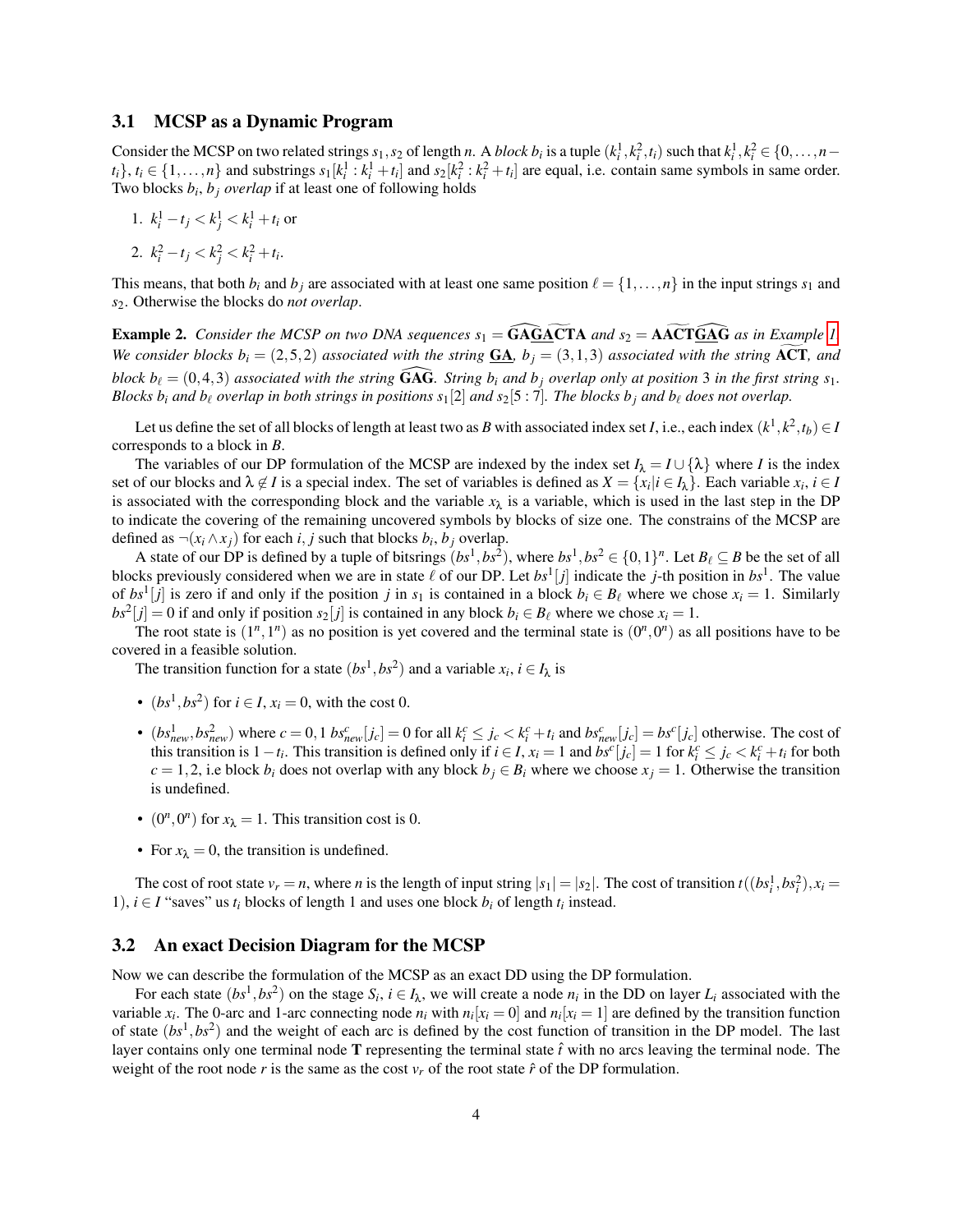**Theorem 1.** DD *D* is an exact DD of the MCSP and  $Opt(D) = Opt(MCSP)$ .

*Proof.* First, we prove that for every solution of MCSP exists exactly one *r*-T path in the DD *D* with the same weight as the objective value of the original solution. The optimality equivalence  $Opt(D) = Opt(MCSP)$  immediately follows.

Let us have a set of variables on an *r*-T path *p* set to 1,  $T = \{x_i | (n_i, n_{i+1}) \in p \text{ is a 1-arc, } i \in I\}$ . Let us take any  $x_j \in T$  with a block  $b_j = (k_j^1, k_j^2, t_j)$ . Now for any variable  $x_i \in T$  such that  $b_i \in B_j$  a block  $b_i = (k_i^1, k_i^2, t_i)$  neither of overlapping conditions

1. 
$$
k_i^1 - t_j < k_j^1 < k_i^1 + t_i
$$
 or

2. 
$$
k_i^2 - t_j < k_j^2 < k_i^2 + t_i
$$

holds. Otherwise, the block  $b_j$  overlaps with some other block already included in a partial partition, and hence such arc does not exist as the transition in the DP defining the 1-arc is not defined. The  $r$ - $n_{|I|}$  path for any node  $n_{|I|}$  on the last layer  $L_{|I|}$  of *D* represents a valid partial partition of both input strings and the 1-arc from node  $n_{|I|}$  works as a shortcut which includes all remaining uncovered symbols in the final partition using single symbol blocks. The weight of such path is  $n+|T| - \sum_{x_i \in T} t_i$ , which corresponds exactly to the number of blocks used in the cover defined by any *r*-**T** path as each block  $b_i = (k_i^1, k_i^2, t_i)$  "saves" us  $t_i$  blocks of the length 1 and uses one of the length  $t_i$  instead.

For other direction, let us suppose that a partition of input strings, with set of blocks bigger than one  $B = \{b_j | j \in J\}$ for some  $J \subseteq I$ , does not correspond to any  $r$ - $n_{|I|}$  path in DD *D*. Let us construct longest  $r$ - $n_{j_m}$  path  $p$  for some  $j_m \in J$ such that 0-arc from  $n_i$  is in the path  $p, i < j_m$  and  $i \notin J$ , i.e. block *i* is not used in the partition and 1-arc if  $i < j_m$  and *i* ∈ *J*. Obviously  $j_m$  ∈ *J* and  $n_{j_m}$  has no outgoing 1-arc. However, the block  $b_{j_m}$  is part of partition and any block  $b_i$ , *i* ∈ *J* does not overlap with the block  $b_{j_m}$  hence, the transition for a state connected to the node  $n_{j_m}$  and value  $x_{j_m} = 1$ is defined which implies existence of outgoing 1-arc by which we get the contradiction.

As we have shown in the first part of our proof, the weight of any *r*-T path equals the size of the partition and therefore  $Opt(D) = Opt(MCSP)$ .  $\Box$ 

#### 3.3 An restricted Decision Diagram for the MCSP

We get a restricted DD *D'* by restricting the width of each layer of the original DD *D* by a given bound  $W \in \mathbb{N}$ . To achieve this bound we simply remove nodes with respect to a given criterion. In our implementation of  $D'$ , we delete nodes  $n_i$  with the highest weight  $r - n_i$  path p. This weight corresponds to a partition, which uses all variables  $x_i$  such that for  $n_i$  path  $p$  chooses 1-arc together with the number of ones in  $bs_i^1$  or  $bs_i^2$ . By such restriction remove some  $r$ -**T** paths from *D* and we do not add any new *r*-T paths. Moreover, we do not change the weight function *h* of the *D*. Hence,  $Sol(D') \subseteq Sol(D) = Sol(MCSP)$  and  $x_{D'}^* \ge x_D^* = x_{MCSP}^*$  for  $x_{D'}^* \in Opt(D')$ ,  $x_D^* \in Opt(D)$  and  $x_{MCSP}^* \in Opt(MCSP)$ follows.

**Construction of D'.** Algorithm [1](#page-5-1) describes the construction of  $D'$  for two strings  $s_1, s_2$  of length *n*.

First we collect all blocks  $b_i = (k_i^1, k_i^2, t_i)$  of length  $t_i > 1$ . The number of blocks is  $O(n^3)$ .

Next, we sort blocks. The ordering is given by the size  $t_i$  of a corresponding block  $b_i$  in descending order, i.e.  $x_i < x_j$  iff  $t_i > t_j$ . The variable  $x_0$  associated with the root node corresponds to a maximal block.

Then we construct  $D'$  layer by layer in a BFS manner. The transition function  $t_i$  of the DP formulation described in Section [3.1](#page-3-0) defines arcs and states of new nodes  $n_i[x_i = c]$ ,  $c = 0, 1$ .

If the nodes  $n_i[x_i = 0]$  or  $n_i[x_i = 1]$  are defined and do not appear in layer  $L_{i+1}$  yet, we add them (lines 8-9, 12-13). By storing the layer  $L_{i+1}$  as a hash table, we get the complexity of search and modification in the time of hashing of the node state, which is linear with the size of the representation of a node  $n_i O(n = |bs_i^1| = |bs_i^2|)$ . We cache only the last full layer and newly constructed layer, to save memory consumption. Therefore, for each node  $n_i$  we save the minimal weight  $r - n_i$  path. The weight changes only in steps on lines 10 and 14 only if it improves the current weight. This update is a constant time operation.

We want to keep only the best *W* nodes on any layer, i.e. the *W* nodes with the minimal weight *r*-*n<sup>i</sup>* path, which we have saved for each node. First we find the *W* minimal-weight nodes on the newly constructed layer in a linear time  $O(W)$  as the newly constructed layer size is at most 2*W*. Then we select the *W* minimal-weight nodes nodes to keep also in a linear time  $O(W)$ . By skipping this step, we get an exact DD construction.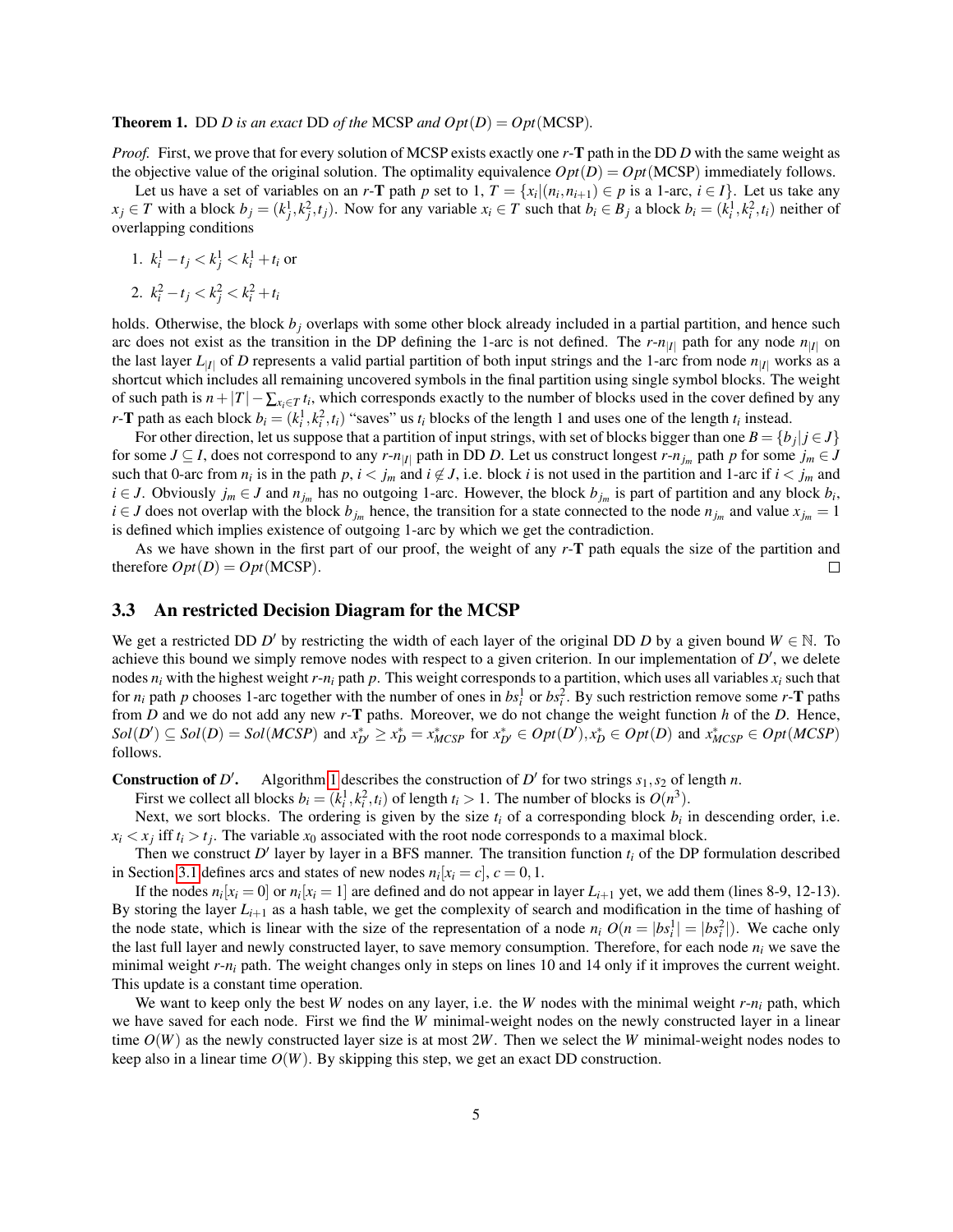Algorithm 1: Computing the MCSP upper bound of the optimal objective function value by constructing the restricted DD.

Result: The upper bound of the optimal objective function value of the MCSP. **Data:** Input strings  $s_1$ ,  $s_2$ . Layer size restriction *W*. <sup>1</sup> *X* ← Compute blocks of (*s*1, *s*2) 2 Sort $(X)$ 3  $r \leftarrow$  node with  $bs_r^1 = bs_r^2 = 1^n$ 4  $L_0 \leftarrow \{r\}$  $s \ c(r) \leftarrow v_r$ 6 for  $i = 0, ..., |X| - 1$  do 7 for  $n_i \in L_i$  do 8 **i** if  $n_i[x_i = 0] \notin L_{i+1}$  then 9  $\Box$  Add  $n_{i+1} = n_i [x_i = 0]$  to  $L_{i+1}$ 10 | Update weight  $c(n_i[x_i = 0])$  by  $c(n_i)$ 11 **if** *1-arc*  $(n_i, n_i[x_i = 1])$  *is defined* then 12 **if**  $n_i[x_i = 1] \notin L_{i+1}$  then 13  $\bigcup$  Add  $n_{i+1} = n_i [x_i = 1]$  to  $L_{i+1}$ 14 Update weight  $c(n_i[x_i = 1])$  by  $c(n_i) - t_i + 1$ 15 Restrict  $L_{i+1}$  by W 16 for  $n_i \in L_{|X|}$  do 17 | Update weight  $c(n_i[x_i = 1] = \mathbf{T})$  by  $c(n_i)$ 18 return  $c(T)$ 

<span id="page-5-1"></span>In the last step, we connect 1-arc of all nodes layer  $L_{|X|}$  to the **T** terminal and set the weight of **T** terminal to the minimal weight *r*-T path. This can be done in the time  $O(W)$  as the size of the last layer is  $O(W)$ , and the update is a constant time operation.

The time complexity of our algorithm is  $O(Blocks$  generation + Blocks sort + |X| \* Layer generation) =  $O(n^3 + 1)$  $n^3 \log n^3 + W n^4$ ) =  $O(W n^4)$ .

We have also tried different variable ordering methods and different node ordering used to impose the layer width constraint. However, the objective function values given by other orderings were higher than the orderings described in this section.

# <span id="page-5-0"></span>4. EXPERIMENTAL EVALUATION

Our solution approaches are implemented in  $C++$  and run on an Intel® Core™ i5-8250U at 1.6GHz with at most 100MB of memory used. Our implementation is single threaded.

#### 4.1 Datasets

We are using the datasets introduced in [\[9\]](#page-11-9) and in [\[5\]](#page-11-10).

The first dataset was introduced in the experimental evaluation of ACO [\[9\]](#page-11-9). This dataset consists of 30 artificial instances and 15 real-life instances of DNA strings with the alphabet size  $|\Sigma| = 4$ . This benchmark is divided into four subgroups. The Group 1 consists of 10 artificial instances of length  $n \le 200$ , the Group 2 consists of 10 artificial instances of length 200  $\leq n \leq 400$ , the Group 3 consists of 10 artificial instances of length 400  $\leq n \leq 600$ . The last group called Real consists of 15 real-life instances of length  $200 \le n \le 600$ .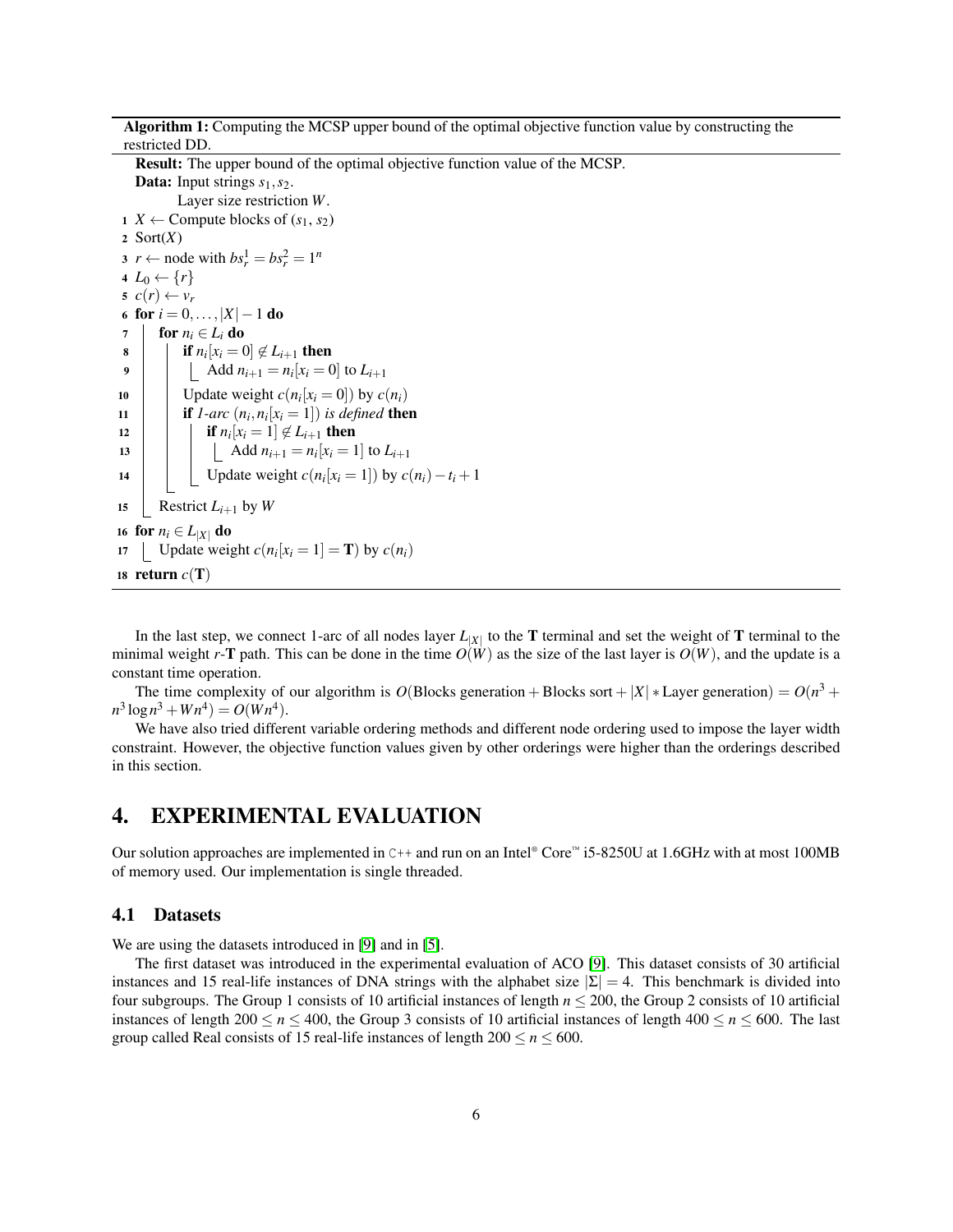<span id="page-6-0"></span>Table 1: Results for the instances introduced by [\[9\]](#page-11-9). Columns  $DD_W$  contain the objective function values obtained by using Decision diagrams with different restrictions on layer width. The remaining columns contain the objective function values reported in [\[5\]](#page-11-10) for the solution approaches considered in this paper. A cell is grey if an approach considered in [\[5\]](#page-11-10) obtains a better objective function value than all restricted DD*<sup>W</sup>* .

| id  <br>Real     | $DD_{10}$ | $DD_{100}$ | $DD_{1000}$ | greedy | <b>ACO</b> | <b>TRESEA</b> | $\mathrm{ILP}_{\mathrm{comp}}$ | heurILP | <b>CMSA</b> |
|------------------|-----------|------------|-------------|--------|------------|---------------|--------------------------------|---------|-------------|
| $\mathbf{1}$     | 92        | 88         | 88          | 93     | 87         | 86            | 78                             | 85      | 78.9        |
| $\overline{2}$   | 160       | 160        | 157         | 160    | 155        | 153           | 139                            | 150     | 140         |
| $\sqrt{3}$       | 120       | 117        | 116         | 119    | 116        | 113           | 104                            | 112     | 104.7       |
| $\overline{4}$   | 164       | 162        | 161         | 171    | 164        | 156           | 144                            | 158     | 143.7       |
| $\sqrt{5}$       | 169       | 169        | 168         | 172    | 171        | 166           | 150                            | 161     | 152.9       |
| 6                | 149       | 146        | 144         | 153    | 145        | 143           | 128                            | 139     | 127.6       |
| $\tau$           | 138       | 136        | 134         | 135    | 140        | 131           | 121                            | 132     | 122.7       |
| 8                | 136       | 131        | 129         | 133    | 130        | 128           | 116                            | 123     | 118.4       |
| 9                | 144       | 141        | 143         | 149    | 146        | 142           | 131                            | 139     | 130.7       |
| 10               | 148       | 147        | 144         | 151    | 148        | 143           | 131                            | 144     | 131.7       |
| 11               | 125       | 125        | 126         | 124    | 124        | 120           | 110                            | 122     | 111.9       |
| 12               | 141       | 141        | 142         | 143    | 137        | 138           | 126                            | 136     | 127.5       |
| 13               | 177       | 175        | 172         | 180    | 180        | 172           | 156                            | 171     | 158.6       |
| 14               | 151       | 151        | 152         | 150    | 147        | 146           | 134                            | 147     | 134         |
| 15               | 155       | 153        | 153         | 157    | 160        | 152           | 139                            | 148     | 141.7       |
| Group 1          |           |            |             |        |            |               |                                |         |             |
| $\,1$            | 44        | 44         | 41          | 46     | 42         | 42            | 41                             | 42      | 41          |
| $\boldsymbol{2}$ | 53        | 51         | 50          | 54     | 51         | 48            | 47                             | 48      | 47          |
| $\overline{3}$   | 60        | 57         | 55          | 60     | 55         | 55            | 52                             | 54      | 52          |
| $\overline{4}$   | 45        | 45         | 45          | 46     | 43         | 43            | 41                             | 43      | 41          |
| 5                | 45        | 44         | 43          | 44     | 43         | 41            | 40                             | 43      | 40          |
| 6                | 45        | 46         | 45          | 48     | 42         | 41            | 40                             | 41      | 40          |
| $\tau$           | 62        | 62         | 60          | 64     | 60         | 59            | 55                             | 59      | 56          |
| 8                | 47        | 44         | 44          | 47     | 47         | 45            | 43                             | 44      | 43          |
| 9                | 47        | 46         | 45          | 42     | 45         | 43            | 42                             | 48      | 42          |
| 10               | 61        | 58         | 58          | 63     | 59         | 58            | 54                             | 58      | 54          |
| Group 2          |           |            |             |        |            |               |                                |         |             |
| $\mathbf{1}$     | 116       | 112        | 109         | 118    | 113        | 111           | 98                             | 108     | 101.2       |
| $\mathfrak{2}$   | 114       | 116        | 115         | 121    | 118        | 114           | 106                            | 111     | 104.6       |
| 3                | 115       | 107        | 110         | 114    | 111        | 107           | 97                             | 105     | 97.1        |
| 4                | 118       | 115        | 112         | 116    | 115        | 110           | 102                            | 111     | 102.5       |
| $\mathfrak s$    | 138       | 134        | 129         | 132    | 132        | 127           | 116                            | 125     | 117.8       |
| 6                | 106       | 107        | 105         | 107    | 105        | 102           | 93                             | 101     | 95.4        |
| $\boldsymbol{7}$ | 101       | 99         | 99          | 106    | 98         | 95            | 88                             | 96      | 89          |
| 8                | 116       | 117        | 113         | 122    | 118        | 114           | 104                            | 116     | 105.2       |
| 9                | 123       | 117        | 116         | 123    | 119        | 113           | 104                            | 112     | 104.9       |
| 10               | 103       | 100        | 99          | 102    | 101        | 97            | 89                             | 94      | 89.8        |
| Group 3          |           |            |             |        |            |               |                                |         |             |
| $\mathbf{1}$     | 180       | 175        | 175         | 181    | 177        | 171           | 155                            | 173     | 157.9       |
| $\mathfrak{2}$   | 178       | 174        | 175         | 173    | 175        | 168           | 155                            | 165     | 157.5       |
| $\sqrt{3}$       | 194       | 188        | 188         | 195    | 187        | 185           | 166                            | 180     | 167.3       |
| 4                | 188       | 184        | 182         | 191    | 184        | 179           | 159                            | 171     | 161.8       |
| $\sqrt{5}$       | 170       | 172        | 168         | 174    | 171        | 162           | 150                            | 164     | 151.1       |
| 6                | 162       | 164        | 168         | 169    | 160        | 162           | 147                            | 155     | 149.3       |
| $\tau$           | 169       | 167        | 167         | 171    | 167        | 159           | 149                            | 160     | 147.8       |
| 8                | 175       | 178        | 171         | 185    | 175        | 170           | 151                            | 166     | 154.2       |
| 9                | 175       | 174        | 172         | 174    | 172        | 169           | 158                            | 169     | 155.3       |
| 10               | 163       | 163        | 161         | 171    | 167        | 160           | 148                            | 160     | 149         |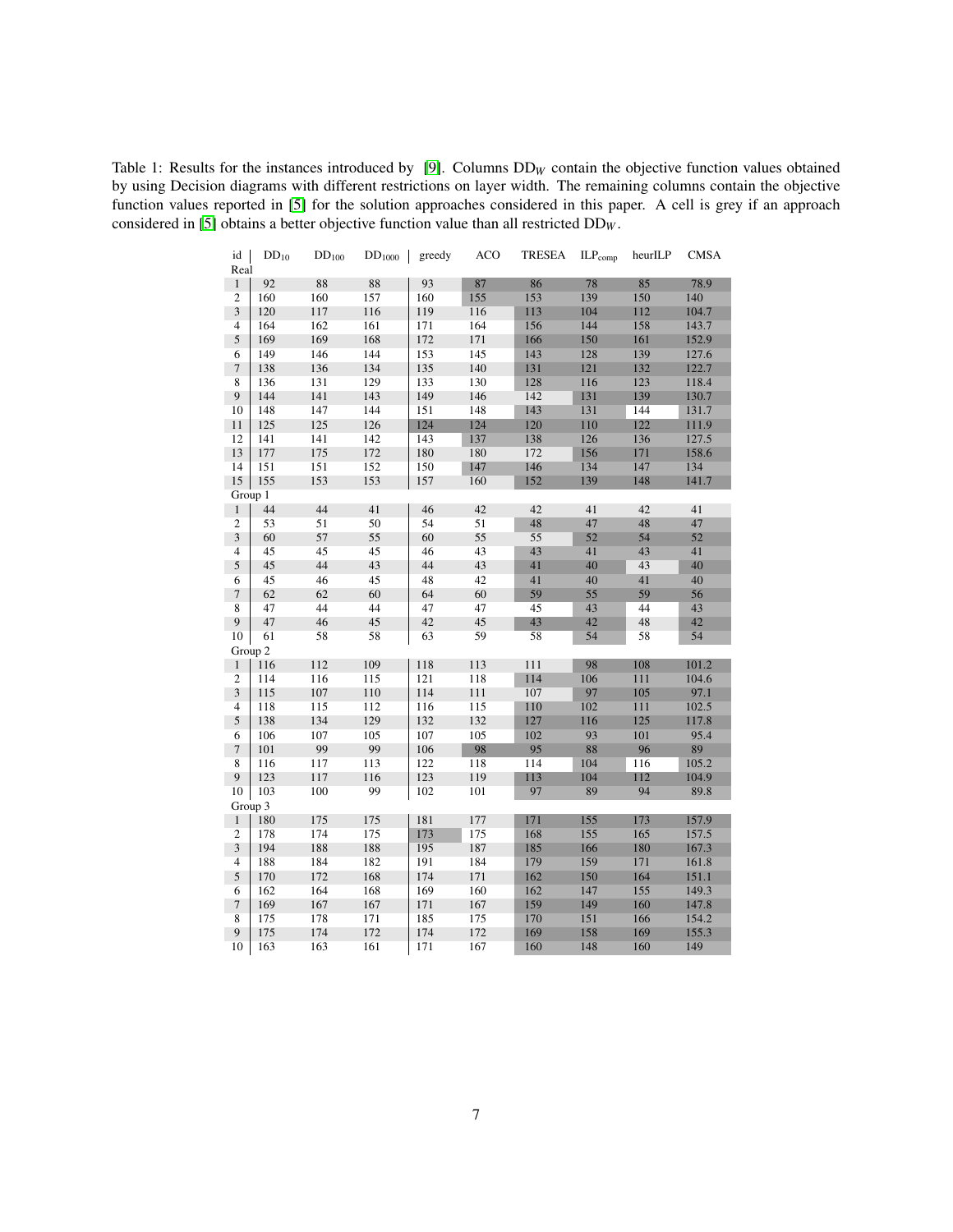<span id="page-7-0"></span>Table 2: Results for the instances introduced by [\[5\]](#page-11-10), averaged by instances of the same configuration. Columns DD*<sup>W</sup>* contain the objective function values obtained by using Decision diagrams with different restrictions on layer width. The remaining columns contain the objective function values reported in [\[5\]](#page-11-10) for the solution approaches considered in this paper. A cell is grey if an approach considered in [\[5\]](#page-11-10) obtains a better objective function value than all restricted DD*<sup>W</sup>* .

| linear                  |                 |                 |                 |                 |                 |                 |                 |                |
|-------------------------|-----------------|-----------------|-----------------|-----------------|-----------------|-----------------|-----------------|----------------|
| n<br>$\Sigma = 4$       | $DD_{10}$       | $DD_{100}$      | $DD_{1000}$     | greedy          | TRESEA          | $ILP_{comp}$    | heurILP         | <b>CMSA</b>    |
| 200                     | 73.6            | 72              | 70.5            | 75              | 68.7            | 63.5            | 69              | 63.7           |
| 400                     | 132.2           | 129.6           | 128.3           | 133.4           | 126.1           | 115.7           | 124.3           | 116.4          |
| 600                     | 182.6           | 180.4           | 179             | 183.7           | 177.5           | 162.2           | 174.1           | 162.9          |
| 800                     | 238.2           | 235.5           | 233.1           | 241.1           | 232.7           | 246.8           | 229.1           | 212.4          |
| 1000                    | 285.7           | 284.5           | 284             | 287             | 280.4           | n/a             | 277.2           | 256.9          |
| 1200                    | 333.9           | 330.9           | 329             | 333.8           | 330.4           | n/a             | 324.8           | 303.3          |
| 1400<br>1600            | 383.8<br>429.4  | 382.3           | 378.9<br>422.8  | 385.5           | 378.9           | n/a             | 373.1           | 351            |
| 1800                    | 476.4           | 424.4<br>473.6  | 471.1           | 432.3<br>477.4  | 427.1<br>474.2  | n/a<br>n/a      | 416.7<br>464.4  | 400.6<br>445.4 |
| 2000                    | 521.2           | 519.4           | 512.9           | 521.6           | 520.7           | n/a             | 512.7           | 494            |
| $\Sigma=12$             |                 |                 |                 |                 |                 |                 |                 |                |
| 200                     | 124.5           | 123.3           | 122.2           | 127.3           | 122.1           | 119.2           | 123             | 119.2          |
| 400                     | 227.5           | 225.8           | 224.1           | 228.9           | 223.5           | 208.9           | 215.7           | 209.4          |
| 600                     | 320.8           | 318.1           | 317.9           | 322.2           | 318.7           | 291             | 296.2           | 293.8          |
| 800                     | 412.8           | 409.3           | 405.3           | 411.4           | 408.1           | 368.7           | 373.9           | 373.2          |
| 1000                    | 497             | 494.1           | 491.5           | 499.2           | 494.9           | 453.4           | 452             | 449.9          |
| 1200                    | 586.2           | 581.2           | 578.5           | 586             | 585.6           | 536.6           | 542.4           | 531            |
| 1400                    | 663.7           | 658.1           | 657.9           | 666             | 664.6           | 684.1           | 653.3           | 606.9          |
| 1600                    | 751.7           | 749.3           | 744.1           | 754.4           | 754.6           | 773.5           | 749.7           | 694.8          |
| 1800<br>2000            | 829.5<br>913.1  | 826.3<br>909.1  | 820.3<br>904.6  | 827.3<br>913.5  | 833<br>916.2    | n/a<br>n/a      | 850.7<br>939.6  | 773.6<br>849.6 |
| $\Sigma = 20$           |                 |                 |                 |                 |                 |                 |                 |                |
| 200                     | 147.7           | 146.7           | 146.1           | 149.2           | 146.6           | 146.2           | 146.4           | 146.2          |
| 400                     | 272.4           | 270.4           | 269.6           | 274.5           | 268.8           | 261.5           | 263.8           | 261.9          |
| 600                     | 387.9           | 385.4           | 383             | 389.2           | 383.5           | 362.3           | 369.3           | 366.6          |
| 800                     | 493             | 489.9           | 487.5           | 495.8           | 492.3           | 456.1           | 464.7           | 463.1          |
| 1000                    | 600             | 595.7           | 594             | 600.6           | 597.5           | 547.1           | 562.5           | 555            |
| 1200                    | 705.5           | 701.2           | 697.4           | 706.1           | 707.8           | 642.2           | 658.8           | 648.5          |
| 1400                    | 800.5           | 796.2           | 793.4           | 801.1           | 804             | 737.9           | 745.7           | 737.7          |
| 1600                    | 902.6           | 898.3           | 896.5           | 899.8           | 903.1           | 861.3           | 872.6           | 825.7          |
| 1800                    | 997.2           | 992.6           | 988.7           | 996.8           | 1000.1          | 1012.9          | 994.4           | 917.6          |
|                         |                 |                 |                 |                 |                 |                 |                 |                |
| 2000                    | 1095.8          | 1094.2          | 1086.4          | 1097.8          | 1102.6          | 1136            | 1120.7          | 1024.9         |
| skewed                  |                 |                 |                 |                 |                 |                 |                 |                |
| n<br>$\Sigma = 4$       | $DD_{10}$       | $DD_{100}$      | $DD_{1000}$     | greedy          | <b>TRESEA</b>   | $ILP_{comp}$    | heurILP         | <b>CMSA</b>    |
| 200                     | 67.8            | 66.2            | 64.2            | 68.7            | 62.8            | 57.4            | 64.6            | 57.5           |
| 400                     | 120.5           | 118.9           | 117.2           | 120.3           | 115             | 105.3           | 116.5           | 105.1          |
| 600                     | 169.5           | 167.6           | 165.4           | 170.6           | 163.8           | 149.7           | 165.2           | 150.4          |
| 800                     | 220             | 216.2           | 214.7           | 219.8           | 213.3           | 224             | 211.7           | 196.5          |
| 1000                    | 265.8           | 265.8           | 263.2           | 268.6           | 261.7           | n/a             | 260.1           | 240.2          |
| 1200                    | 315.9           | 311.5           | 309.3           | 313.8           | 309             | n/a             | 302.1           | 285            |
| 1400                    | 362.3           | 357.4           | 354.3           | 358.7           | 352.2           | n/a             | 346             | 327.6          |
| 1600                    | 403.7           | 401.4           | 397.1           | 400.9           | 397.9           | n/a             | 394.4           | 376            |
| 1800                    | 444.1           | 438.4           | 438.5           | 440.6           | 442.1           | n/a             | 431.7           | 417.7          |
| 2000<br>$\Sigma = 12$   | 486.1           | 482.6           | 476.9           | 485             | 481.2           | n/a             | 468.9           | 470.2          |
| 200                     | 115.5           | 114.3           | 114             | 117.9           | 112.7           | 108.5           | 112.7           | 108.6          |
| 400                     | 214.1           | 210.8           | 210.3           | 216.1           | 208.5           | 193.4           | 197.6           | 194.3          |
| 600                     | 305.1           | 304.3           | 300.4           | 304.8           | 301.7           | 274.5           | 277.9           | 277.2          |
| 800                     | 388.8           | 385.4           | 381.9           | 389.3           | 385.4           | 347             | 348.8           | 351            |
| 1000                    | 469.4           | 468.6           | 464             | 471.6           | 468.9           | 429.4           | 428.7           | 424.4          |
| 1200                    | 550.5           | 545.7           | 544.1           | 551.1           | 549.9           | 559.4           | 535             | 500.1          |
| 1400                    | 626.7           | 621.7           | 622.7           | 625.7           | 626.3           | 645.1           | 638.4           | 570            |
| 1600                    | 704.1           | 699.7           | 694.5           | 705.6           | 706.4           | n/a             | 715.1           | 643.8          |
| 1800                    | 786.4           | 784.5           | 781.7           | 788.4           | 788.9           | n/a             | 810.1           | 723.3          |
| 2000  <br>$\Sigma = 20$ | 859.2           | 854.3           | 848.8           | 857.8           | 838             | n/a             | 879.9           | 797.3          |
| 200                     | 138.1           | 136.8           | 135.6           | 140.4           | 135.9           | 134.7           | 136.5           | 134.7          |
| 400                     | 255             | 253             | 251.7           | 255.5           | 251.3           | 240.3           | 246.1           | 240.6          |
| 600                     | 364.3           | 362.6           | 360.3           | 366.8           | 361.2           | 336.1           | 344.6           | 341.1          |
| 800                     | 465.4           | 461.1           | 459.5           | 466.3           | 462.7           | 424.4           | 429.9           | 429.8          |
| 1000                    | 569.2           | 565.4           | 561.8           | 567.6           | 566.6           | 514.7           | 525             | 520.9          |
| 1200                    | 661.1           | 657.9           | 656             | 661.8           | 662.4           | 604.2           | 608.2           | 605.7          |
| 1400                    | 756.9           | 755             | 751.7           | 762.3           | 760.7           | 694.4           | 696.1           | 693.2          |
| 1600                    | 850             | 847.1           | 844.6           | 851.2           | 855.2           | 863.3           | 838.9           | 780.4          |
| 1800<br>2000            | 946.4<br>1033.9 | 941.2<br>1029.1 | 937.5<br>1025.6 | 948.7<br>1034.3 | 948.8<br>1037.7 | 969.8<br>1061.6 | 964.7<br>1066.6 | 870.2<br>967.1 |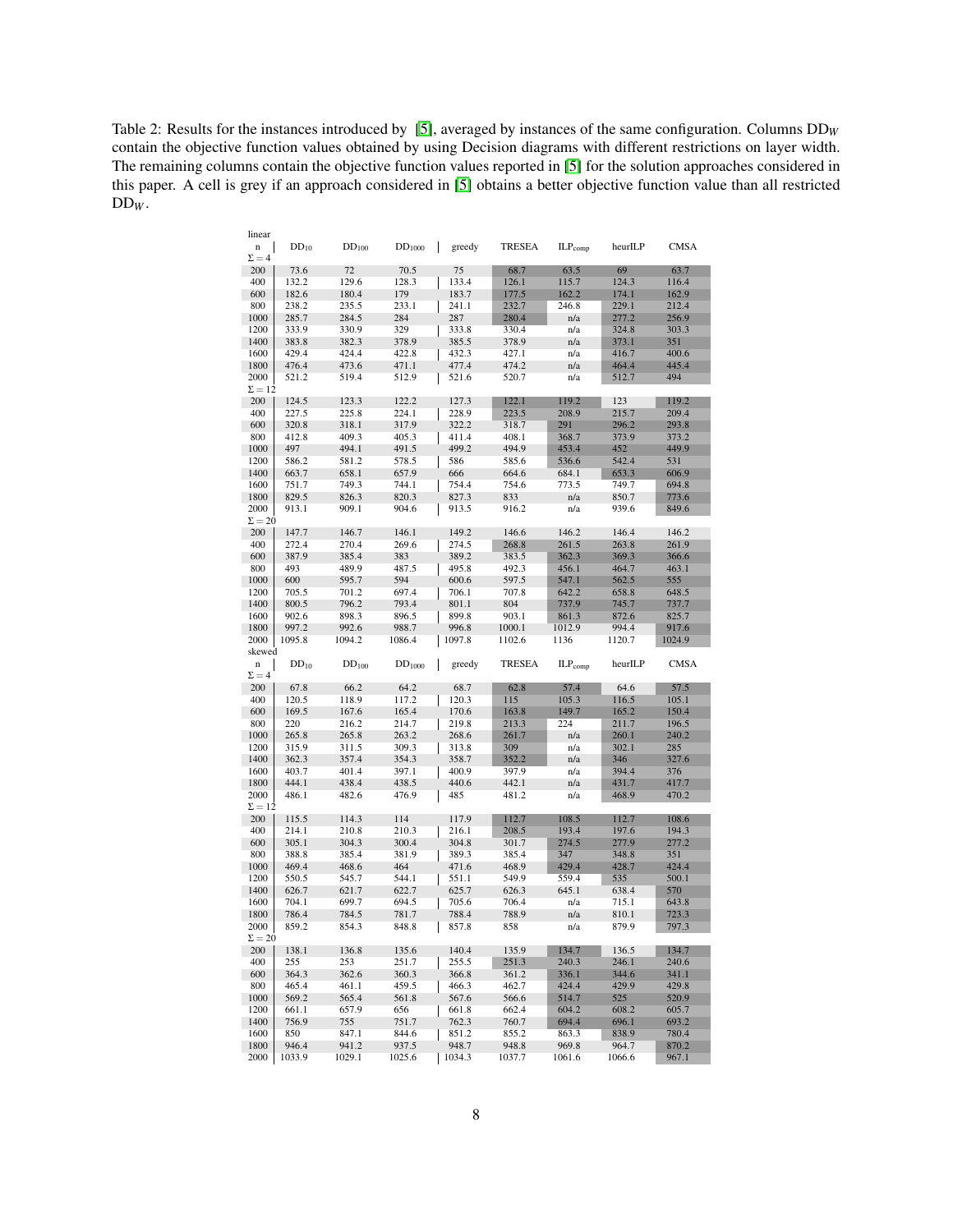<span id="page-8-0"></span>

Figure 1: Runtime of the DD<sub>W</sub> experiments with comparison to ACO and TRESEA.

The dataset by [\[5\]](#page-11-10) consists of 20 randomly generated instances for each combination of length *n* = 200,400,...,2000 and alphabet size  $|\Sigma| = 4, 12, 20$ . Ten of these instances are generated with the same probability for each symbol of the alphabet. These instances are called *linear*. The remaining ten instances are called *skewed*, and the probability of each symbol  $l \in \Sigma$  with index  $i \in \{1, ..., |\Sigma|\}$  is  $i/\sum_{i=1}^{|\Sigma|} i$ .

#### 4.2 Results

We compare our results with the Greedy approach [\[8,](#page-11-7) [13\]](#page-11-8), Ant Colony Optimization (ACO) [\[9\]](#page-11-9), Probabilistic Tree Search (TRESEA) [\[4\]](#page-10-0), and various ILP models (ILP<sub>compl</sub>, heurILP, CMSA) [\[3,](#page-10-2) [5\]](#page-11-10). For these existing approaches we use results from [\[5\]](#page-11-10), which were obtained using an Intel® Xeon™ X5660 CPU with 2 cores at 2.8 GHz and 48 GB of RAM.

We have performed experiments with three restrictions of layer width of DDs.

- DD<sub>10</sub> has layer width at most 10,
- DD<sub>100</sub> has layer width at most 100, and
- DD<sub>1000</sub> has layer width at most 1000.

The  $DD<sub>1</sub>$  with layer width 1 is the Greedy approach. We also did experiments with the exact DD. The runtime of the exact DD approach exceeds the time limit even for smallest instances and hence we do not report the results in our article.

The results of experiments on the dataset [\[9\]](#page-11-9) are presented in Table [1.](#page-6-0) Each line contains the objective function values for an instance obtained by different solution approaches. The results for the second dataset [\[5\]](#page-11-10) are presented in Table [2.](#page-7-0) Each line contains the average objective function value obtained for all instances of the same configurations.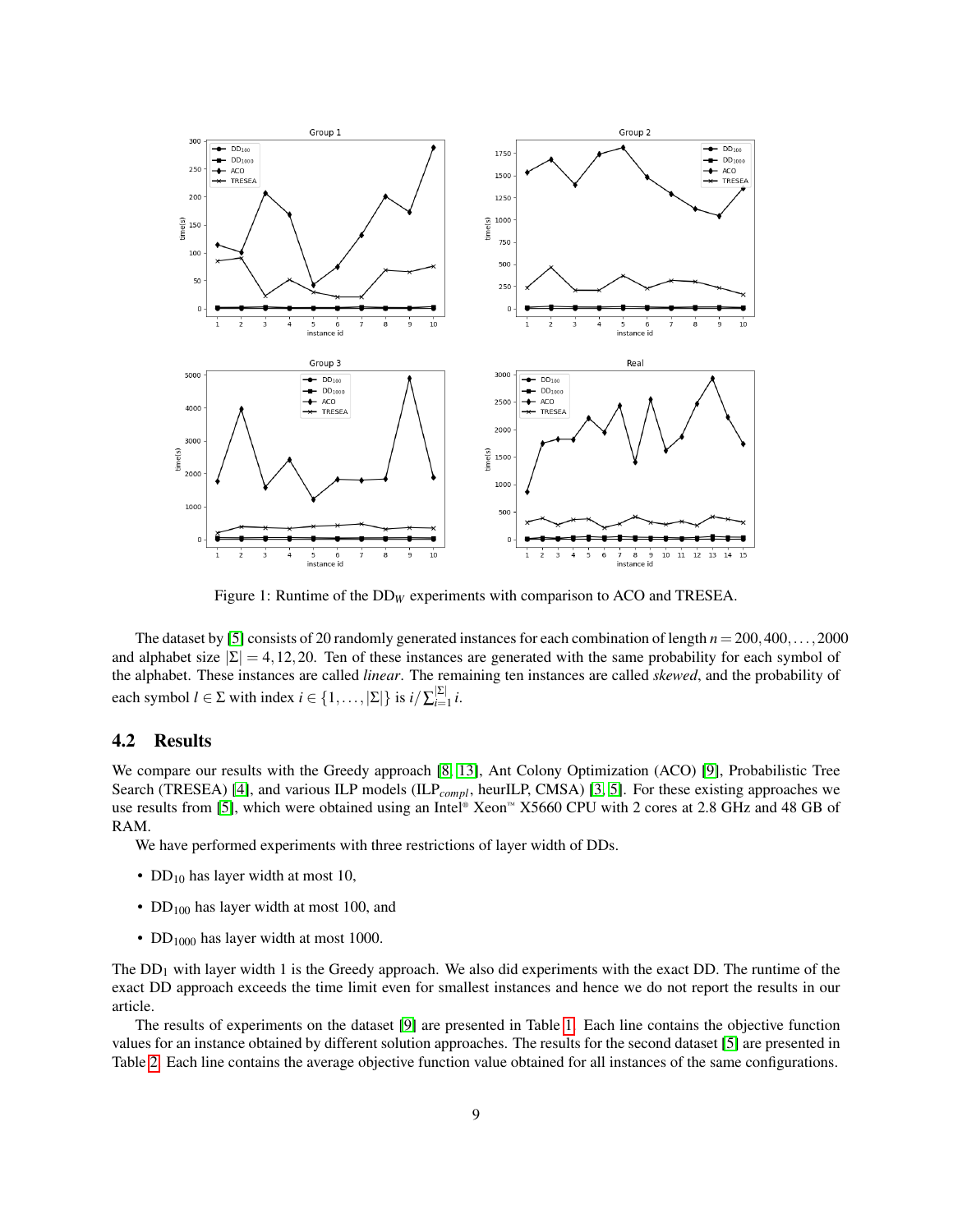

Figure 2: Runtime of DD<sub>W</sub> experiments with comparison to the ILP models on instance-set linea with  $|\Sigma| = 4, 12, 20$ . The line for ILP*compl* ends sooner as it did not return any feasible solution after an hour for missing lines.

As we can see in Figure [1,](#page-8-0) the DD approach runs faster than ACO and in most cases computes a better MCSP objective function values, as can be seen in Table [1.](#page-6-0) The ACO runs at least  $30\times$  slower on 93% of instances. The runtime difference is over 2000 seconds for 20% of instances.

As we can see in Tables [1](#page-6-0) and [2,](#page-7-0) TRESEA and the DD approach behave similarly. For smaller instances of the MCSP, TRESEA outperforms the restricted DD. However, for instances of the MCSP on longer strings on alphabets  $|\Sigma| \in \{12, 20\}$  the DD approach computes better objective function value on the MCSP than the TRESEA approach. As we can see in Figure [1](#page-8-0) the DD even has a better runtime. TRESEA is at least  $6\times$  slower for 93% of instances than the DD approach.

The Greedy approach  $[8, 13]$  $[8, 13]$  is very similar to our approach of  $DD<sub>1</sub>$ . As we can see in both Tables [1](#page-6-0) and [2](#page-7-0) the restricted DDs with bigger layer width gives better bounds.

The main advantage of the DD is the runtime compared with basic the ILP models. The runtime needed to get objective function values from the ILP models grows fast with the instance size in comparison with the DD. This can be seen in both tables [1](#page-6-0) and [2.](#page-7-0) The DD get worse bounds than ILP in case of enough time. However, as the instances grow, the DD gets better objective function values in a given time. The DD approach is  $50\times$  faster for  $50\%$  of instances then the CSMA approach.

# <span id="page-9-0"></span>5. CONCLUSION

In this work, we developed a DP formulation for the MCSP. Based on this DP formulation we designed an exact DD solution approach and a heuristic solution approach using a restricted version of this DD. The exact DD is not suitable for solving large instances of the MCSP as the runtime grows exponentially. The restricted DD scales much better and can be used to heuristically solve the MCSP with much larger input. We use the datasets from literature [\[5,](#page-11-10) [9\]](#page-11-9)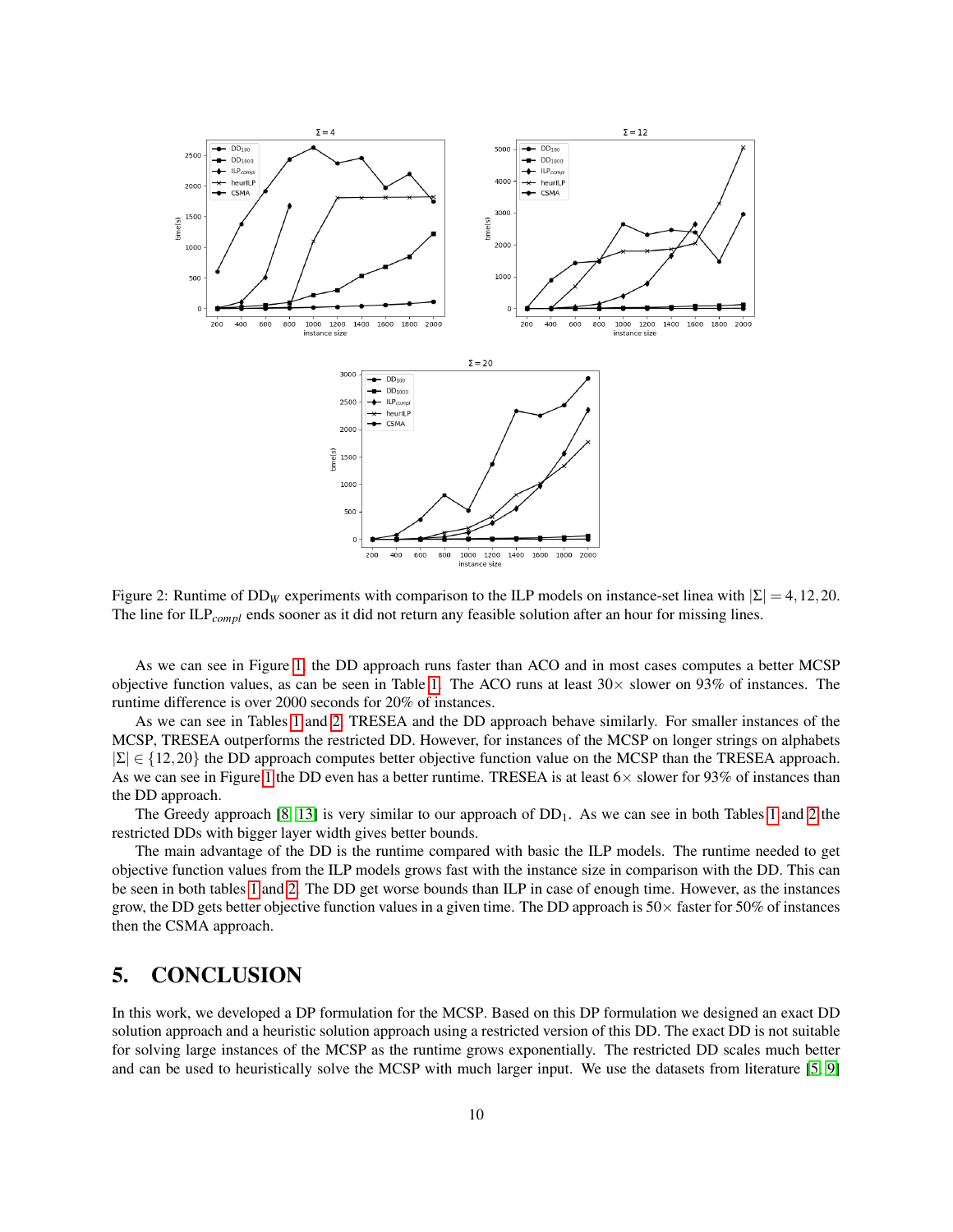to compare our DD approach with existing approaches such as Greedy approach [\[8,](#page-11-7) [13\]](#page-11-8), ACO [\[9\]](#page-11-9), TRESEA [\[4\]](#page-10-0) and various ILP based models [\[3,](#page-10-2) [5\]](#page-11-10).

In our experiments we have shown our approach is better than the Greedy approach and ACO both in the obtained objective function values and the runtime. Moreover, it obtains better objective function values for the MCSP with bigger alphabets and longer strings than TRESEA, ILP*compl* and heruILP in a given time. The CSMA obtains better results than our approach, however, it is much slower.

A potential next research step could be improving the heuristic for variable ordering and node ordering of the restricted DD together with a better heuristic for the layer width restriction. Another avenue for further research could be to hybridize the DD model with the ILP model. The DD model runs fast and its simplicity allows to include any heuristic in any node to serve as the criterion to delete such node with its descendants and get the restricted DD computing better objective function values. We hope that it could compete with the CSMA approach.

### Future Work

Here we present some additional ideas in which way future research could be directed.

- 1. Current implementation builds the DD breadth-first. We could change the order of processed nodes by using the priority queue instead processing whole layer at once. The node order can be for example
	- combination of the value of *r*-*n<sup>i</sup>* path and the number of yet uncovered symbols (A<sup>∗</sup> approach),
	- bounds by more restricted or relaxed DD or by ILP on subproblem defined by node *n<sup>i</sup>* . The decision to use either DD or ILP for bounds can be made by Machine learning methods as Gonzales et al. used for a Maximum independent set problem [\[11\]](#page-11-16).
- 2. Change the strategy of choosing node deleted during the restriction step. Our implementation uses a linear approach with the newly created layer's size, significantly speeding up the algorithm. We can change the speed for some more complex valuation of nodes.
- 3. In our work, we only implemented a restricted DD for the MCSP, which gives us the upper bound of the optimal objective function value. For the lower bound, we can use a relaxed DD [\[1\]](#page-10-3). The main advantage of such an approach would be that the relaxed DD can be incrementally refined to get better solutions. We have already tried a few relaxations. However, we obtained a very weak lower bound on the MCSP. We are interested in a suitable method for relaxation yielding better lower bounds in a reasonable time.

# ACKNOWLEDGEMENTS

This work was supported by the JKU Business School.

### References

- <span id="page-10-3"></span>[1] David Bergman, Andre A. Cire, Willem-Jan van Hoeve, and John Hooker. *Decision Diagrams for Optimization*. Artificial Intelligence: Foundations, Theory, and Algorithms. Springer International Publishing, 2016.
- <span id="page-10-1"></span>[2] Christian Blum. Minimum common string partition: on solving large-scale problem instances. *International Transactions in Operational Research*, 27(1):91–111, 2020.
- <span id="page-10-2"></span>[3] Christian Blum, José A. Lozano, and Pinacho Davidson. Mathematical programming strategies for solving the minimum common string partition problem. *European Journal of Operational Research*, 242(3):769–777, May 2015.
- <span id="page-10-0"></span>[4] Christian Blum, Jose A. Lozano, and Pedro Pinacho Davidson. Iterative Probabilistic Tree Search for the Mini- ´ mum Common String Partition Problem. In *Hybrid Metaheuristics*, Lecture Notes in Computer Science, pages 145–154, Cham, 2014. Springer International Publishing.